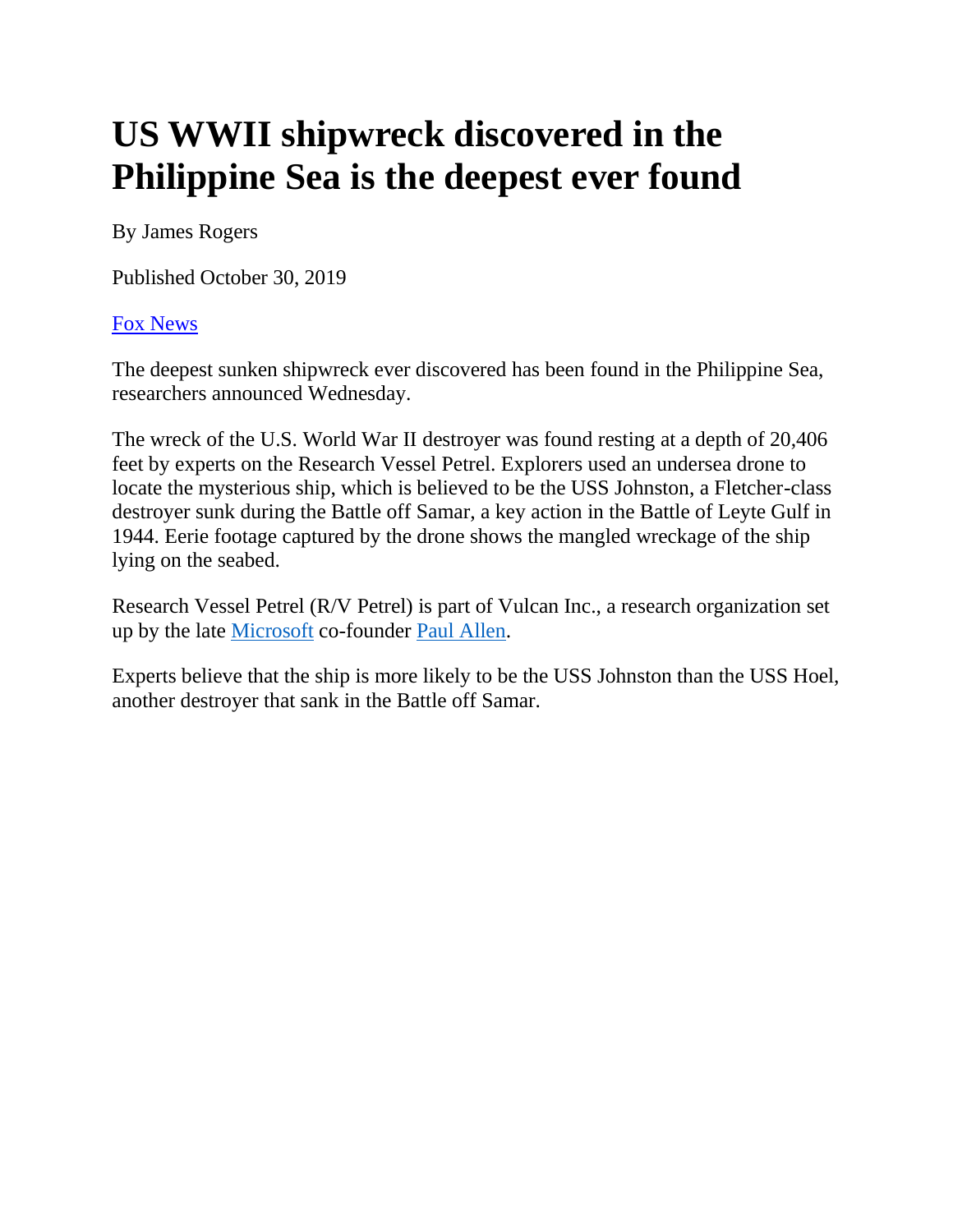

The wreck of the U.S. World War II destroyer was found in the Philippine Sea. (Vulcan Inc.)

"We believe this wreck to be that of the USS Johnston DD-557," said Robert Kraft, director of subsea operations for Vulcan, in a statement. "There is no evidence of the dazzle paint scheme, indicative of the USS Hoel and its location suggests this wreck sank later in the battle, after the loss of the Hoel."

The USS Johnston sank on Oct. 25, 1944, after a fierce battle with Japanese forces, for which she was awarded the Presidential Unit Citation. Of the ship's crew of 341, only 141 survived, according to the Naval History and Heritage Command. "Of the 186 lost, about 50 were killed by enemy action, 45 died on rafts from battle injuries and 92, including [Commander Ernest] Evans, were alive in the water after Johnston sank, but were never heard from again," explains the [Naval History and Heritage](https://www.history.navy.mil/browse-by-topic/ships/modern-ships/johnston.html)  [Command,](https://www.history.navy.mil/browse-by-topic/ships/modern-ships/johnston.html) on its website.

The R/V Petrel exploration team hopes that the ship's discovery will bring some sense of closure for the families of the sailors that lost their lives on the USS Johnston.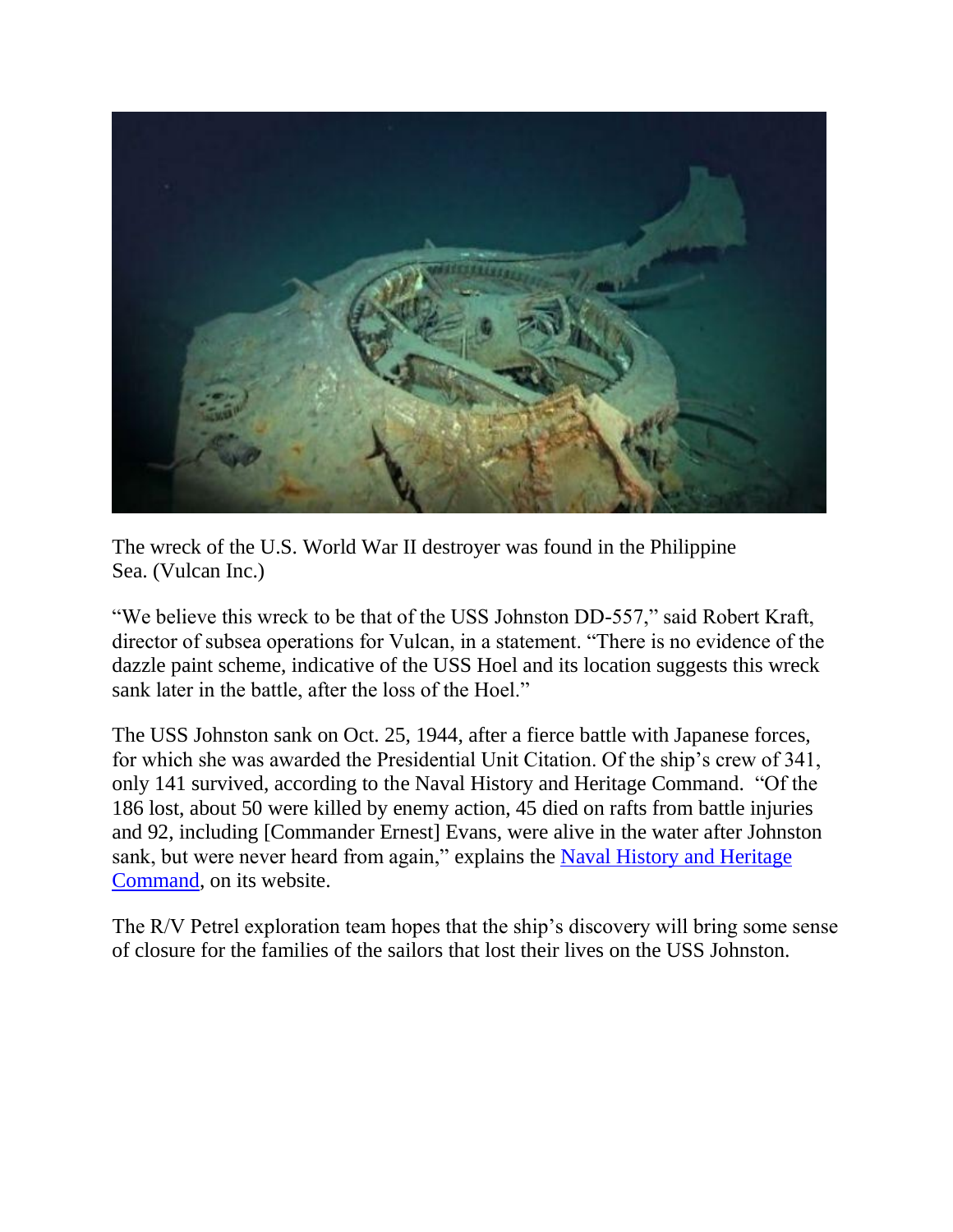

The ship is believed to be the USS Johnston, a Fletcher-class destroyer sunk during the Battle off Samar. (Vulcan Inc.)

RV Petrel is no stranger to shipwreck discoveries. Earlier this year, for example, experts from the research vessel [discovered](https://www.foxnews.com/tech/wreck-of-wwii-aircraft-carrier-uss-wasp-discovered-in-the-coral-sea) the wreck of [World War II](https://www.foxnews.com/category/topic/world-war-two) aircraft carrier USS Wasp in the Coral Sea more than 70 years after the ship was sunk during the Guadalcanal campaign.

Also in 2019, researchers aboard the RV Petrel [discovered](https://www.foxnews.com/science/wreck-of-one-of-the-first-japanese-battleships-sunk-by-the-us-in-ww-ii-discovered) one of the first Japanese battleships to be sunk by U.S. forces during World War II. Imperial Japanese Navy ship Hiei sank on Nov. 14, 1942, in the Solomon Islands.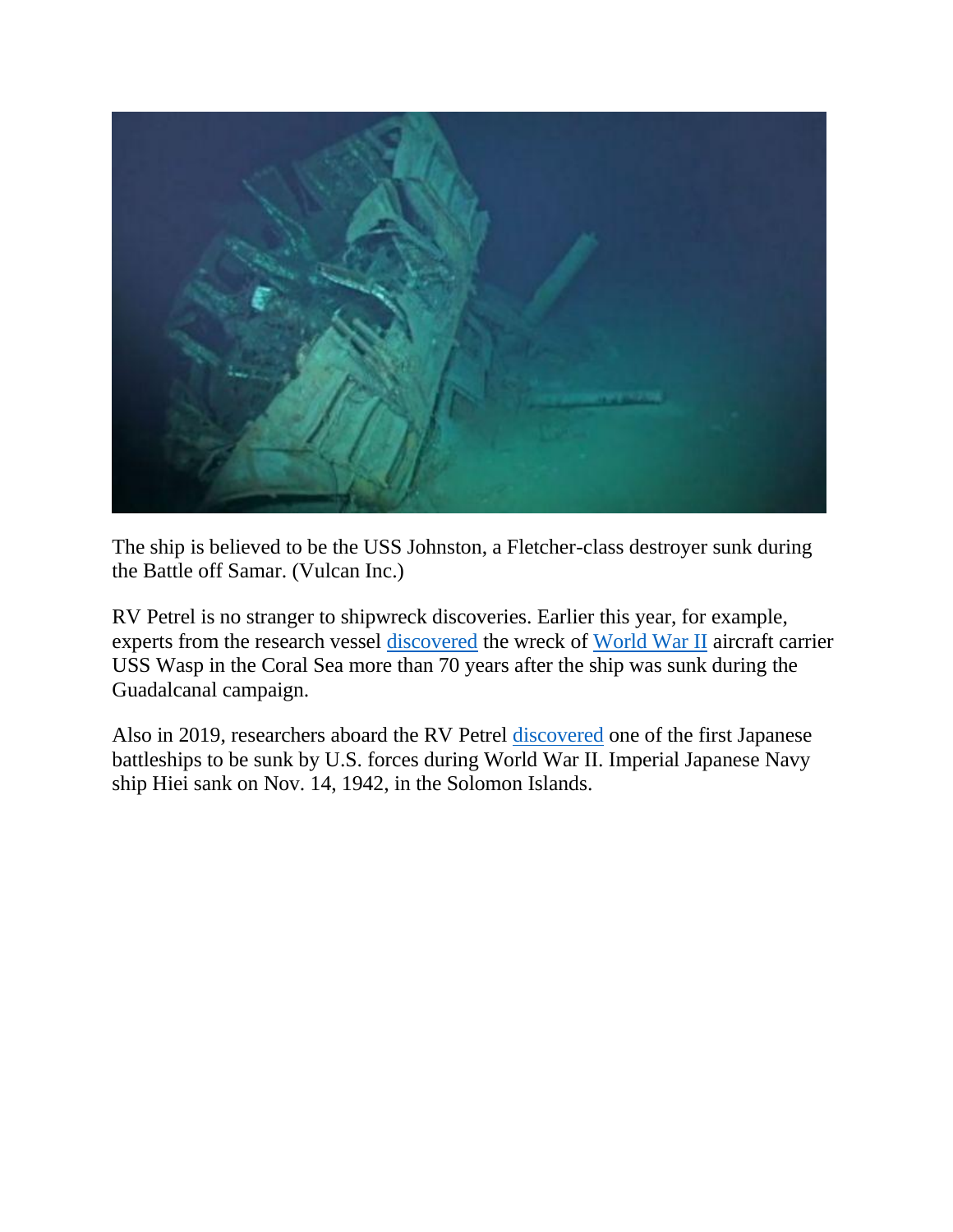

The wreck was found resting at a depth of 20,406 feet. (Vulcan Inc.)

Paul Allen [died](https://www.foxnews.com/tech/paul-allen-co-founder-of-microsoft-dead-at-65-family-says) in October 2018 from complications of non-Hodgkin's lymphoma. His research organization has discovered a host of historic military shipwrecks, such as the wrecks of the [USS Helena,](https://www.foxnews.com/science/wwii-wreck-uss-helena-discovered-by-microsoft-co-founder-paul-allens-crew) [USS Lexington](https://www.foxnews.com/science/uss-lexington-discovered-by-billionaire-paul-allens-crew-76-years-after-wwii-sinking) and [USS Juneau.](https://www.foxnews.com/us/long-lost-uss-indianapolis-wreckage-discovered-by-paul-allen-crew)